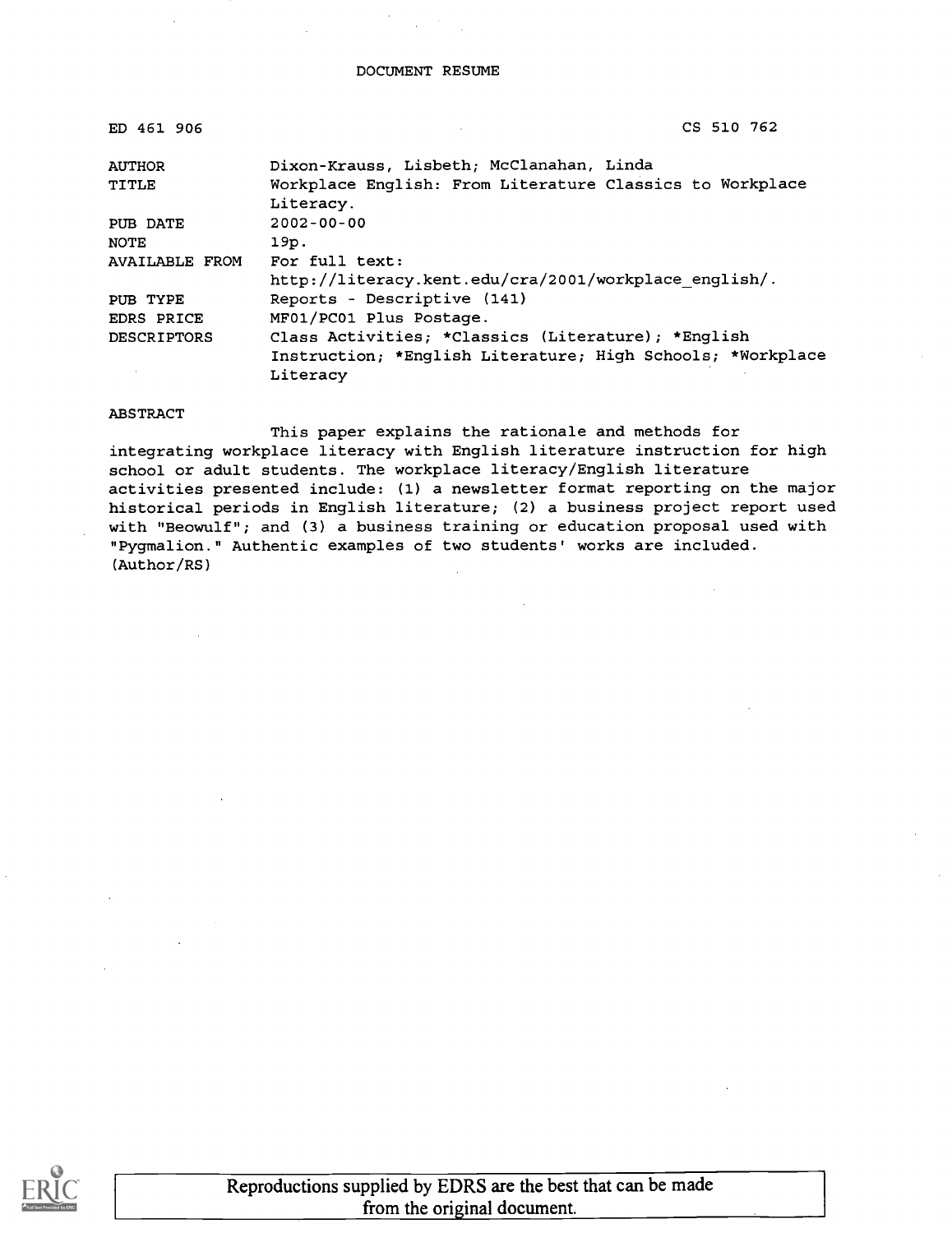Workplace English: From Literature

Classics to Workplace Literacy

Lisbeth Dixon-Krauss Associate Professor, Reading Education Florida International University University Park, ZEB 259A Miami, FL 33199 Kraussl@fiu.edu

> Linda McClanahan Reading Resource Teacher Armwood High School Tampa, FL

> > $\overline{2}$

ti<br>Santa Cara

PERMISSION TO REPRODUCE AND<br>DISSEMINATE THIS MATERIAL HAS<br>BEEN GRANTED BY

Di<u>xon- Kraus</u>s

TO THE EDUCATIONAL RESOURCES INFORMATION CENTER (ERIC)

1

N.

ED 461 906

**Coll Text Provided by FR** 

762

U.S. DEPARTMENT OF EDUCATION<br>Office of Educational Research and improvement<br>EDUCATIONAL RESOURCES INFORMATION<br>CENTER (ERIC)

- □ This document has been reproduced as<br>received from the person or organization originating it.
- 0 Minor changes have been made to improve reproduction quality.

Points of view or opinions stated in this document do not necessarily represent official OERI position or policy.

BEST COPY AVAILABLE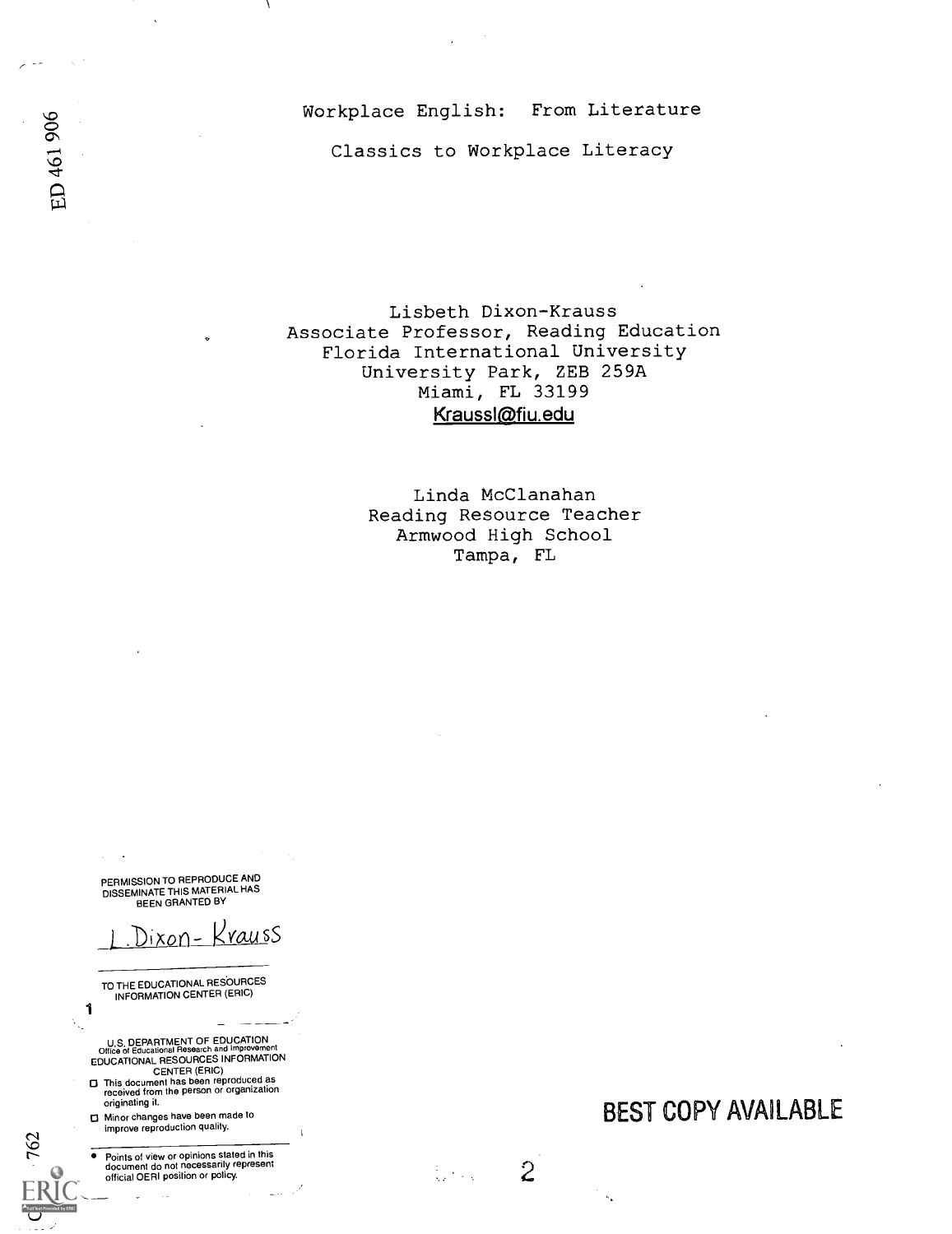## Abstract

This paper explains the rationale and methods for integrating workplace literacy with English literature instruction. The workplace literacy/English literature activities presented include: (a) a newsletter format reporting on the major historical periods in English literature, (b) a business project report used with Beowulf, and (c) a business training or education proposal used with Pgymalion. Authentic examples of students' work are included.

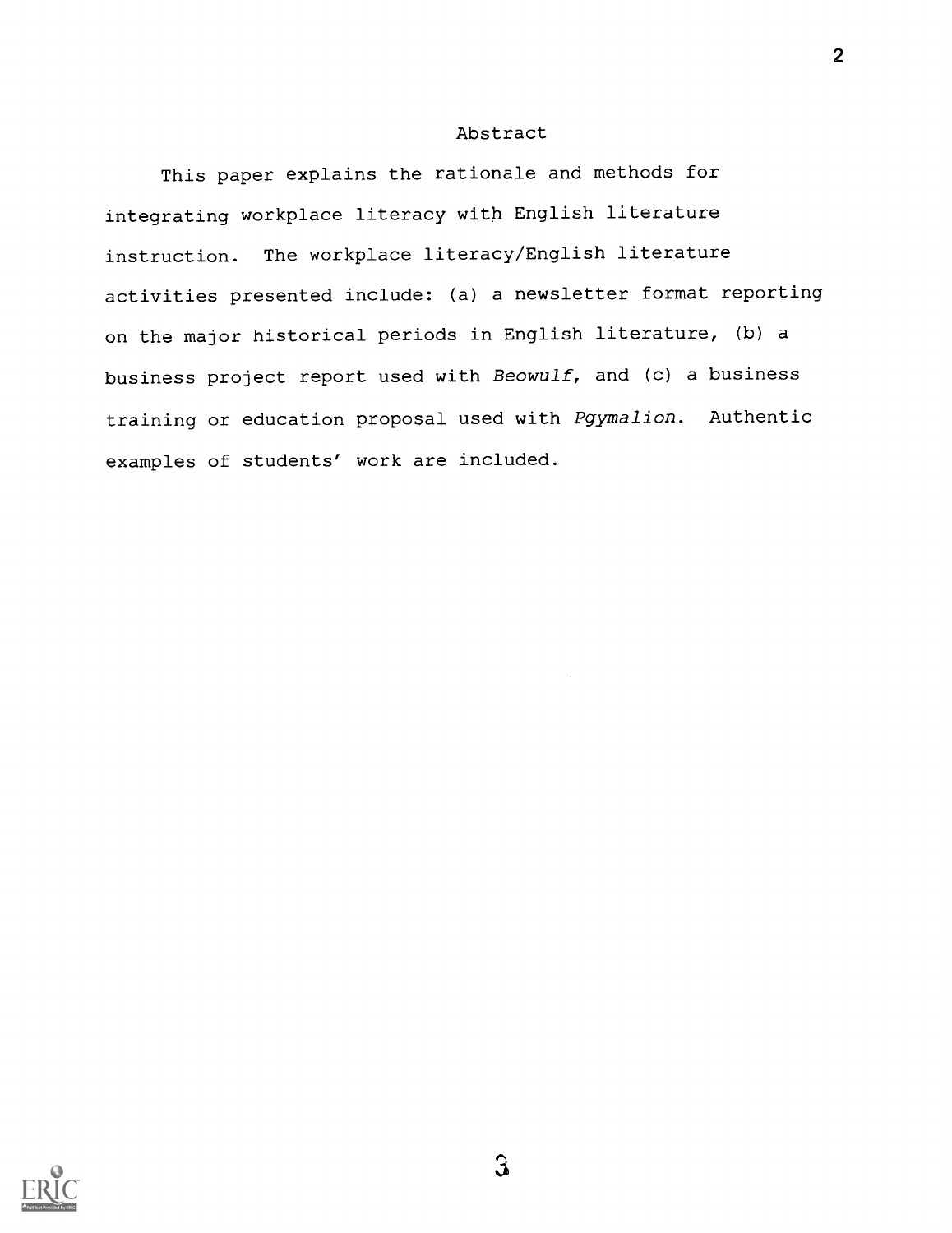## Workplace English: From Literature Classics

#### to Workplace Literacy

#### Statistics collected in the National Educational

Longitudinal Study: 1998-94U (1996) on 1994 high school graduates revealed:

43.1% attended a four-year college or university.

022.4% attended a junior college.

6.9% went to a technical or vocational school.

 $•100$ % entered (or planned to) enter the work force. One of the primary goals of secondary education in America is to prepare students for a successful career and, at the same time, to enhance the work force by preparing competent employees. To accomplish this goal, educators must integrate workplace literacy into the curriculum so all graduates can compete successfully in the workplace in the 21st century. But the task of preparing a competent, educated workforce does not end with students in the secondary school setting. It must continue on with adult students in GED, workplace, and other adult literacy settings. In this article, we explain how workplace literacy can be integrated into literature instruction to enhance both literature study and competence in workplace literacy for high school or adult students.

#### Workplace Literacy

Workplace literacy in the schools has evolved over the past three decades. In a 1971 speech delivered to the National

 $\sim$  4

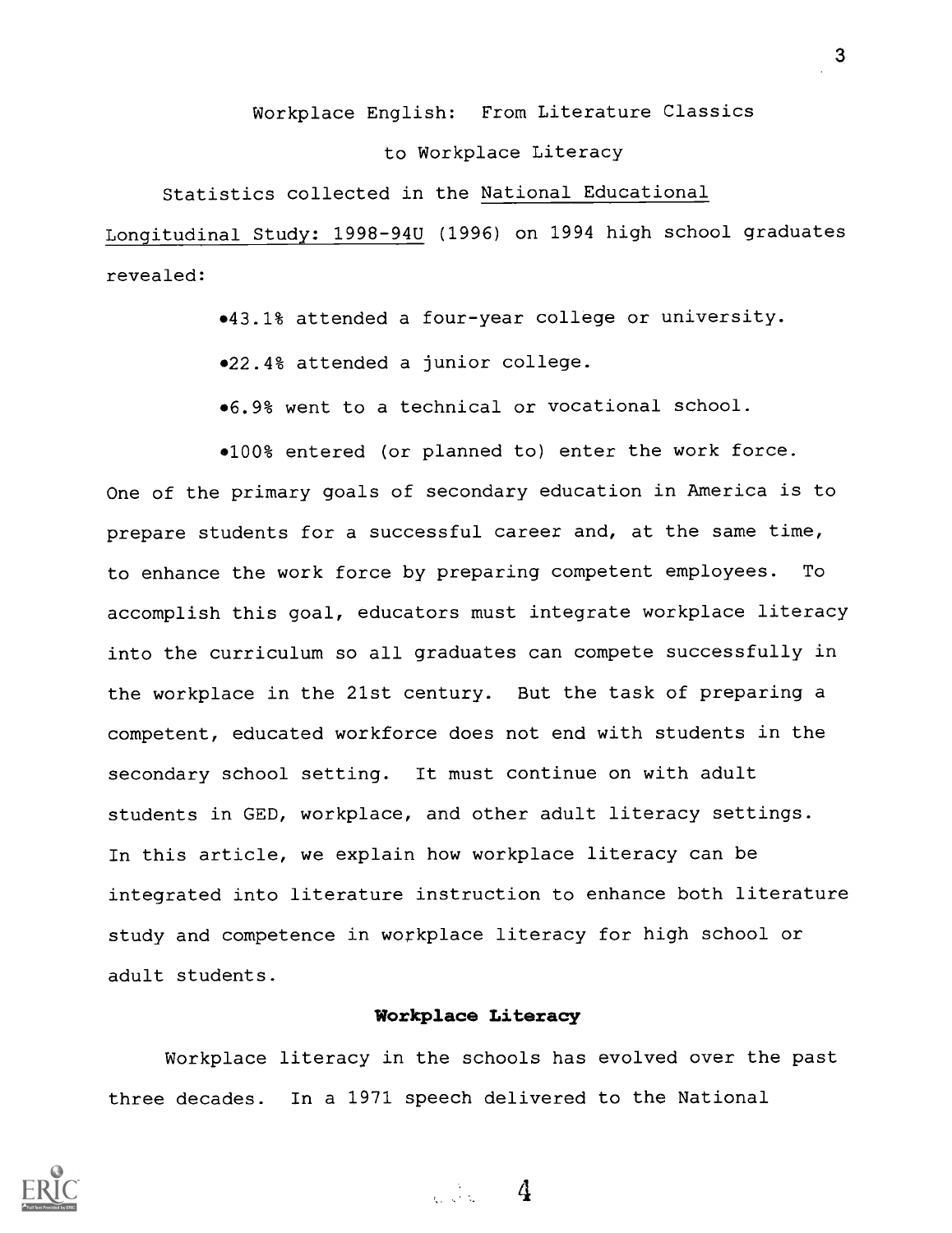Association of Secondary School Principals, USOE Commissioner Sidney P. Marland, Jr., launched career education in public schools. He declared that students need to understand a relationship between the subject matter they were required to learn in schools and the competencies required in a workplace setting. The infusion of workplace skills and experiences into content courses continued in the 1980s, primarily as educational programs mandated at the state level (Terry & Hargis, 1992).

Workplace literacy in the schools took on an economic focus in the 1990s in order to meet increased technological advancements and an international marketplace (Terry & Hargis, 1992). The most comprehensive guidelines for career education projecting into the 21st century were listed in What Work Requires of Schools, the report of the Secretary's Commission on Achieving Necessary Skills (SCANS, 1991) . The SCANS report directed the focus of workplace literacy beyond basic reading and math skills to include higher level thinking and problem solving activities in the following workplace competencies:

- 1. Communication and math skills.
- 2. Thinking and problem solving skills.
- 3. Personal qualities of self-esteem and sociability.
- 4.Resource management of time, money, materials, and facilities.

5. Interpersonal skills of collaboration and leadership. 6. Information acquisition, use, and processing.

 $\overline{5}$ 

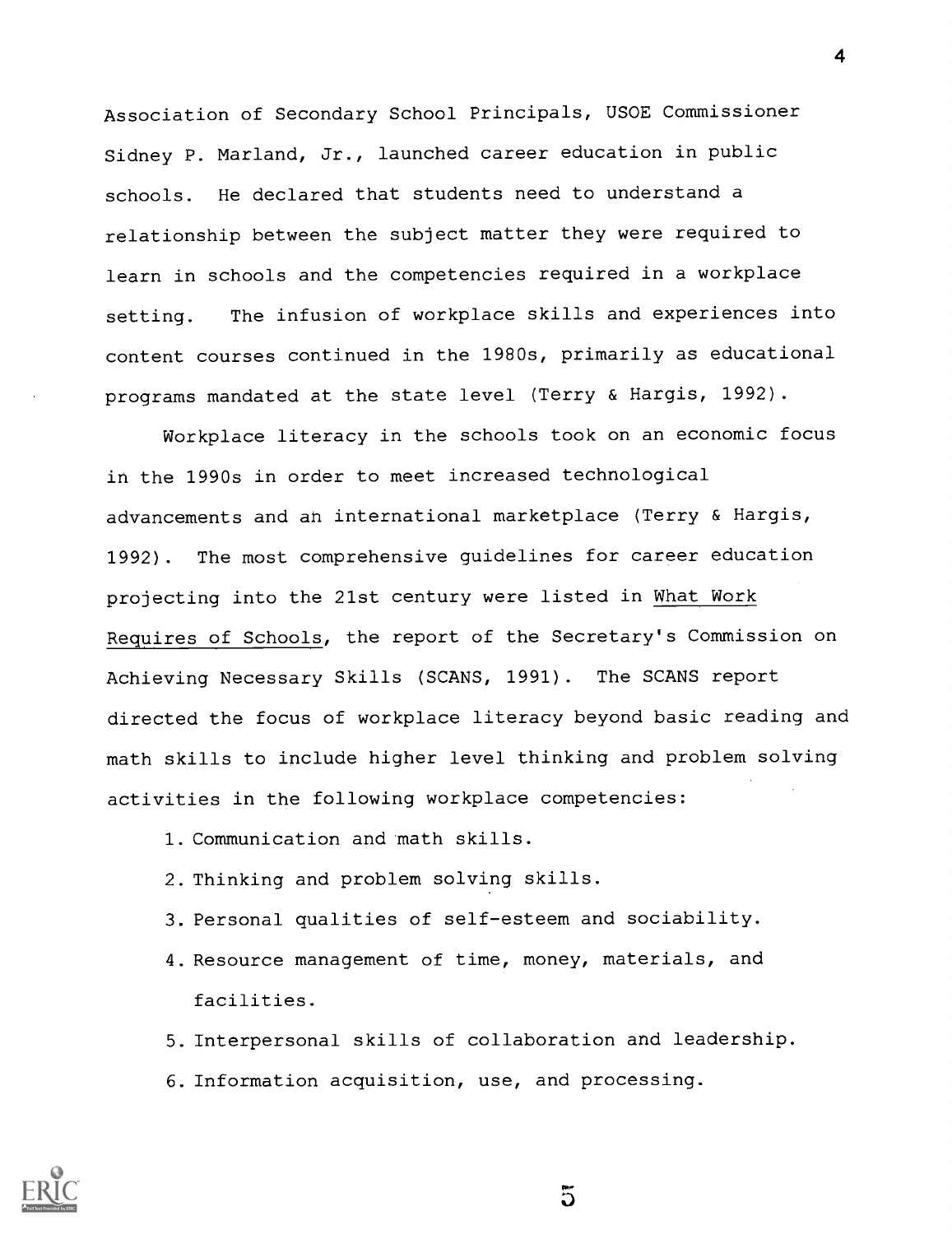7.Understanding and designing complex systems.

8. Technology expertise (SCANS, 1991).

The economic focus of workplace literacy also extended to adult literacy programs in response to the National Adult Literacy Survey (NALS). According to the NALS report (Kirsch, Jungeblut, Jenkins, & Kolstad, 1993), nearly half of all adults did not have the literacy and technological skills needed to compete for good jobs in the global economy. Further evaluation of adult programs revealed a curriculum emphasis on school subject matter rather than workplace and life skills (Moore & Savrianos, 1995) . In order to answer the question of what life and workplace skills adults need, The National Institute for Literacy began the initiative, Equipped for the Future, with a consumer survey of students in various adult literacy programs (Stein, 1995). The students identified a need to perform a variety of tasks in the roles in which they operate within the three contexts of parent/family, citizen, and worker. They also identified the following four purposes for which they need literacy:

- 1. Literacy as orienting self-to physically and socially access self within the world.
- 2. Literacy as voice-to express one's ideas and have those ideas count in the world.

6

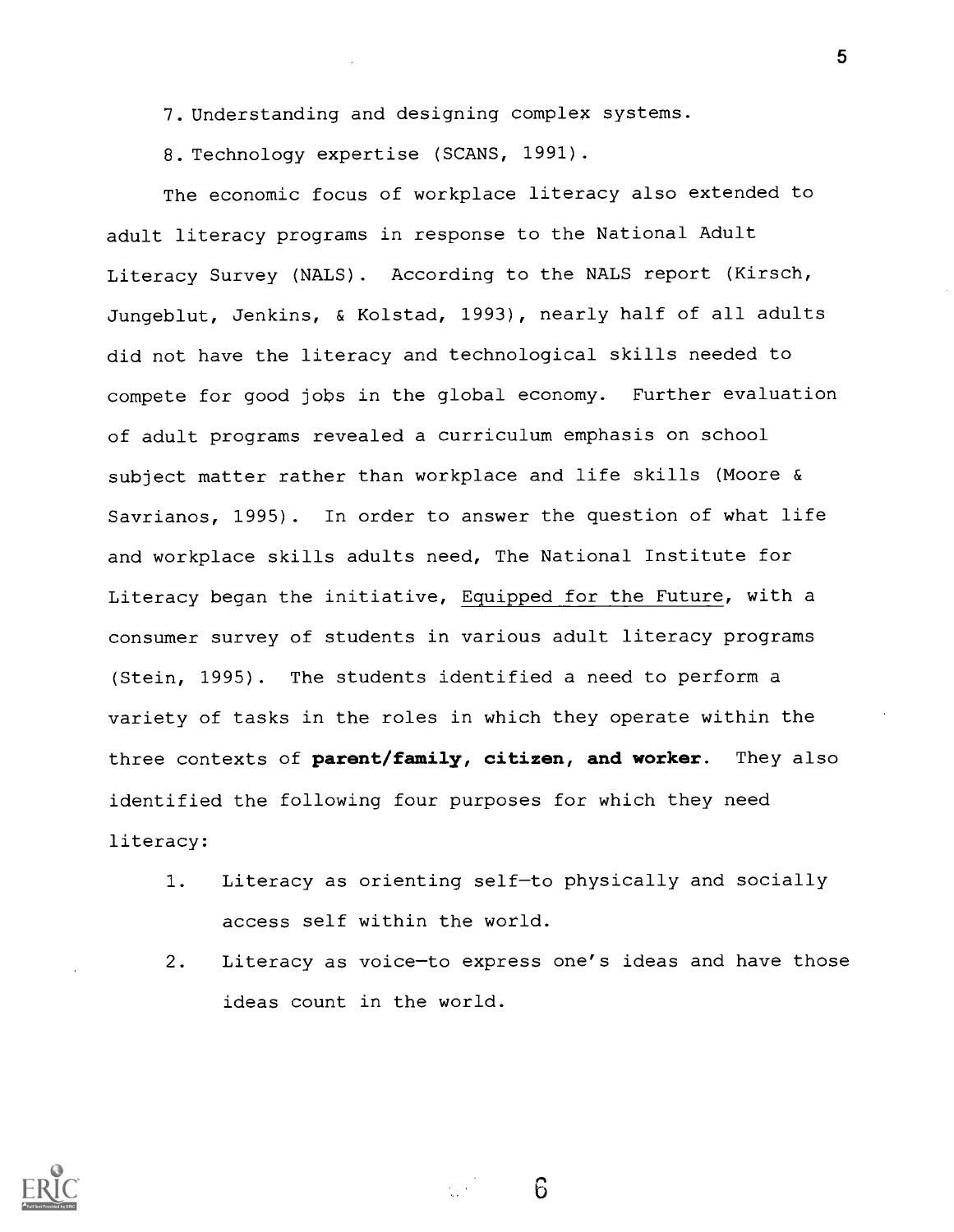- 3. Literacy as means of independent action-to have self reliance, problem solving, and decision making for privacy and protection of self
- 4. Literacy as a bridge to the future-to meet changing demands of the world and workplace.

Another initiative for connecting workplace literacy demands and academic content knowledge was the school-to-work program, a program designed to prepare students for high-tech careers and lead them toward life-long learning. The School-to-Work Opportunities Act of 1994 provided use of work-based learning experiences to prepare students for high-tech careers, access to college or other training options, and high quality instruction that applied academic learning to realistic work related problems (Imel, 1995).

Workplace English instruction in high school English classes provided a context-specific environment in which students learned to read and write for the workplace as well as to connect academic content with real life experiences. This included (a) learning literacy skills for communication in the forms of letters, proposals, memoranda, documents, etc.; (b) using computers to gather and present information; and (c) reading and responding to literature (Boiarsky, 1997; Probst, 1990).

When instruction of literature in English class is limited to critical analysis of the work, many students who are not college bound see little connection of reading to real life and

7

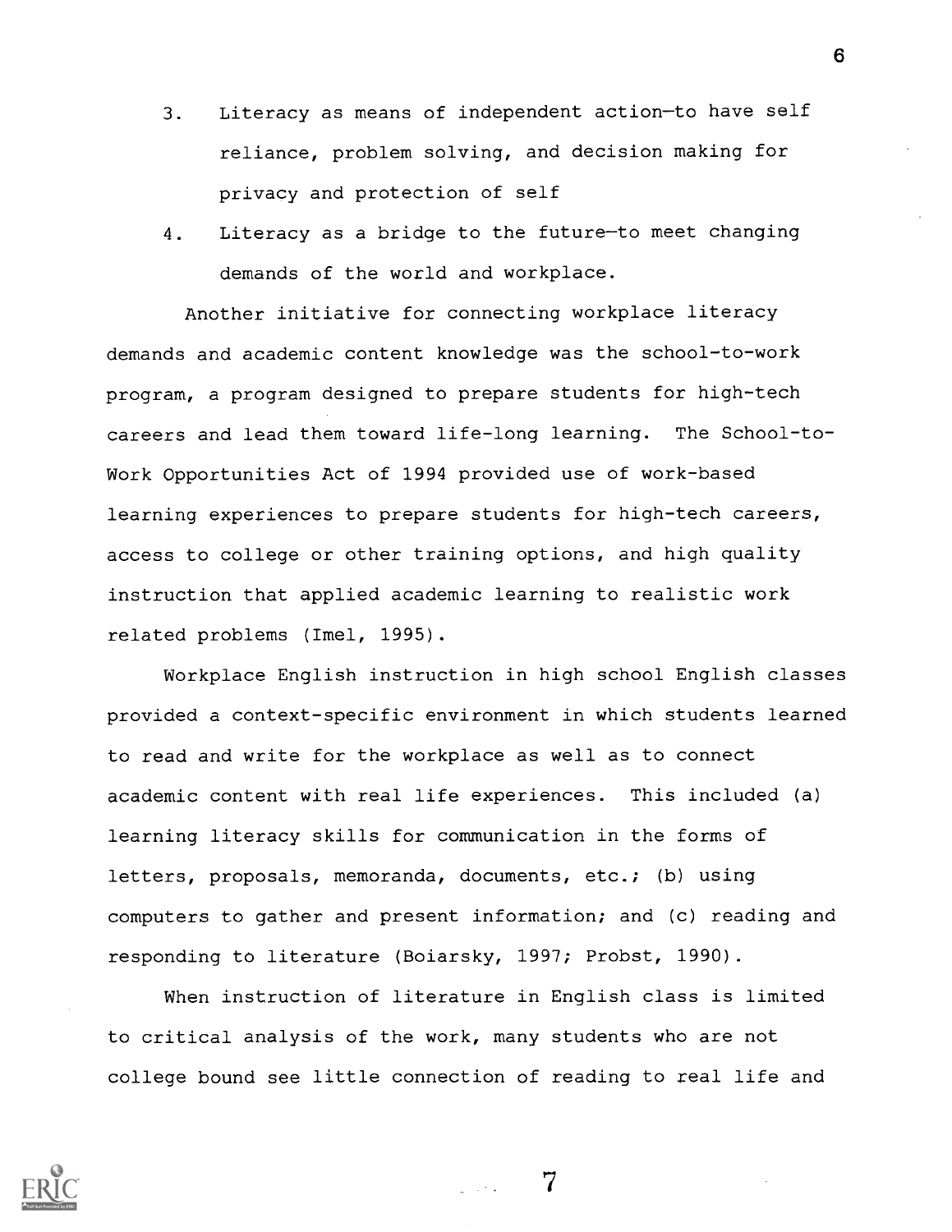do not read the classics. As Boiarsky (1997) pointed out, students need to read to "react more sensitively to the human condition and the environment in which we live as well as to become literate and to sample literary classics" (p.77). Probst (1990) suggested five purposes for reading literature: (a) to know about self, (b) to know about others, (c) to know about texts or content learning, (d) to know contexts, and (e) to know about processes for making meaning.

The idea of connecting the academic content, literature, to real life experiences such as workplace literacy activities is also applicable to promoting lifelong learning in adult classes. Learning experiences using literature would effectively address the literacy purposes and many of the parent, citizen and worker roles identified by the adult students surveyed in the Equipped for the Future reform agenda (Stein, 1997). Reading literature could support adult learners in: (a) understanding more about the human condition to teach their children about right and wrong; (b) understanding more about the world, analyzing and reflecting on situations and information to make decisions, and using their voice to take action as citizens; and (c) understanding more about social interactions, relationships, and personal perseverance to perform as adaptive and productive workers.

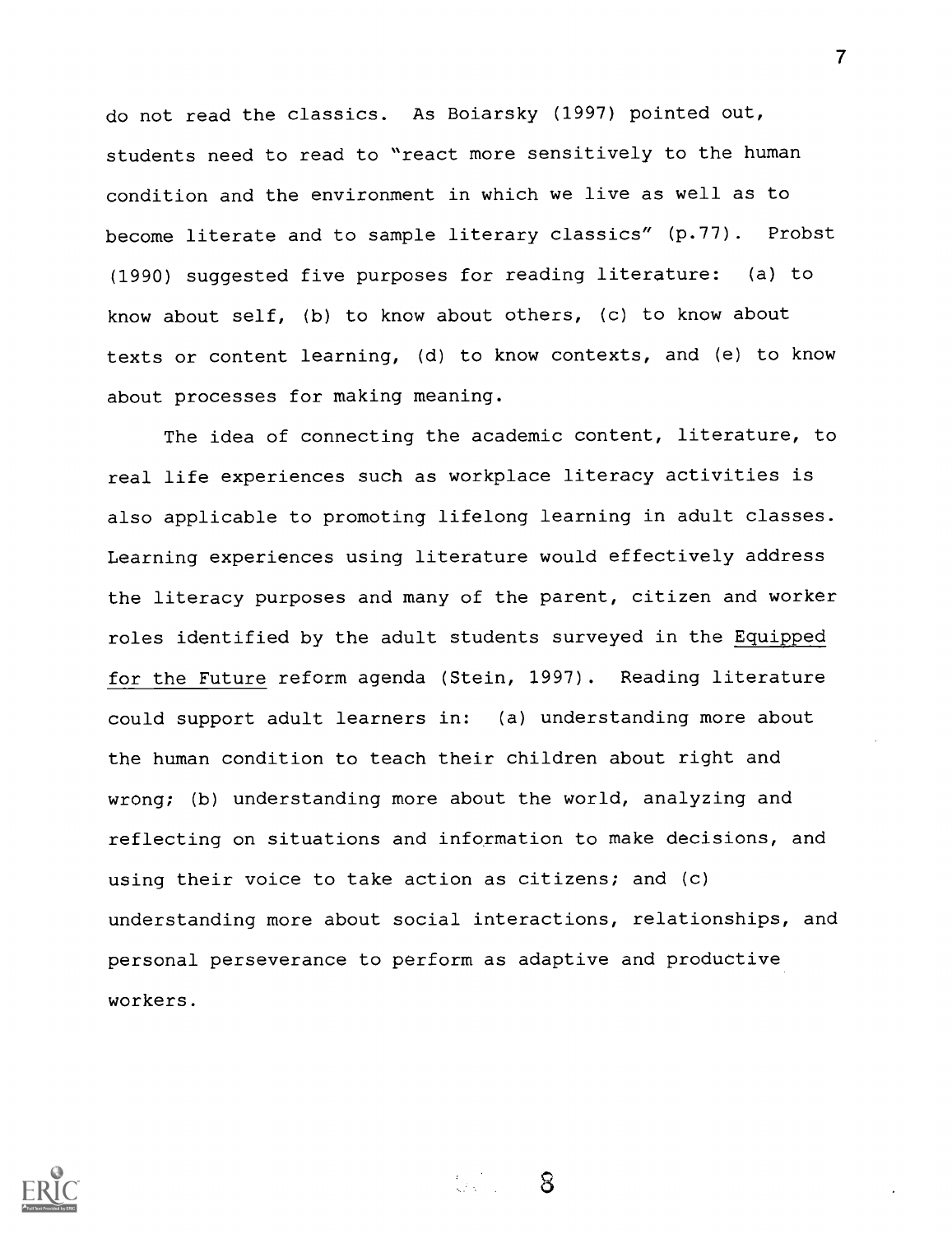## Workplace Literacy Activities In Literature

The activities described here were used with grade 12 students in a large southeast high school (1800-2000 students) located in one of the most rapidly growing areas in the country. The student population was from a low-middle to middle income suburban area with a rural tradition, and from low-income innercity housing areas. They were college-prep students who usually began their studies at a junior college, tech-prep students, and lower achieving students who usually did not go directly on to school beyond high school.

All students responded to the literature they read by doing the workplace format reports, newsletters, proposals, and presentations explained below. The report and proposal were culminating activities for the literary pieces and used as an evaluation of students' understanding of the work and application of knowledge to life. TO supplement instruction for the techprep and lower achieving students, commercially packaged workplace literacy materials (e.g., videos, workbooks, cassette tapes) were used to give scenarios, examples, and assignments to further teach workplace report writing.

Literature instruction included reading, reading aloud, group discussions, class discussions, lecture, etc., with the amount of teacher support varying from minimal with college-prep to increased facilitation for tech-prep and students with lower literacy achievement. College-prep students usually read the



 $\Omega$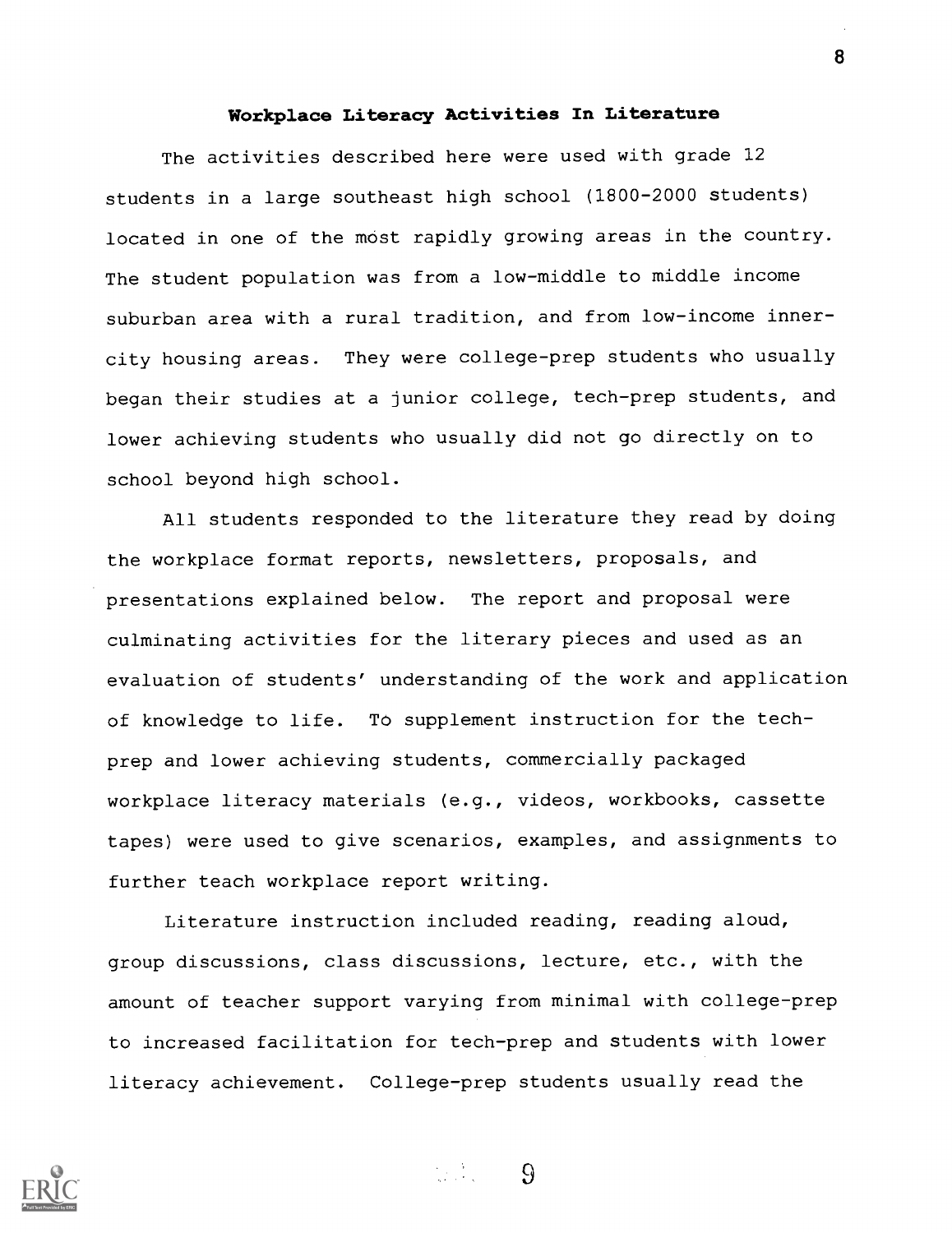material independently prior to class or group discussions. With tech-prep classes, the teacher would read selections of the work to students, followed by their rereading the selections. The teacher also led discussions on analysis of author's purpose, literary elements, and images such as metaphors or symbolism. Mostly, the discussions concentrated on the themes, and how the themes related to students' lives.

#### A Newsletter

A newsletter format was used as a research project for reporting on the major historical periods represented in English literature. In this activity, students worked in groups to research information on the Internet and used desktop publishing to produce their newsletters. First, students read an overview of the period in their text, and the teacher led class discussions explaining key aspects of the overview. Included in this overview were suggestions of topics to research, such as the role of women or the religions of the historical period. Students were given samples of a newsletter with teacher directed explanations of the writing format and instruction in desktop publishing.

Samples of the students' work are shown in the two examples below and in Appendix A. Example 1 showed students' historical understanding of the Victorian Era beyond memorization of history facts. Their comprehension of Chaucer's implied meaning in the prologue to the Canterbury Tales was evident in Example 2:



 $\sim$  1 0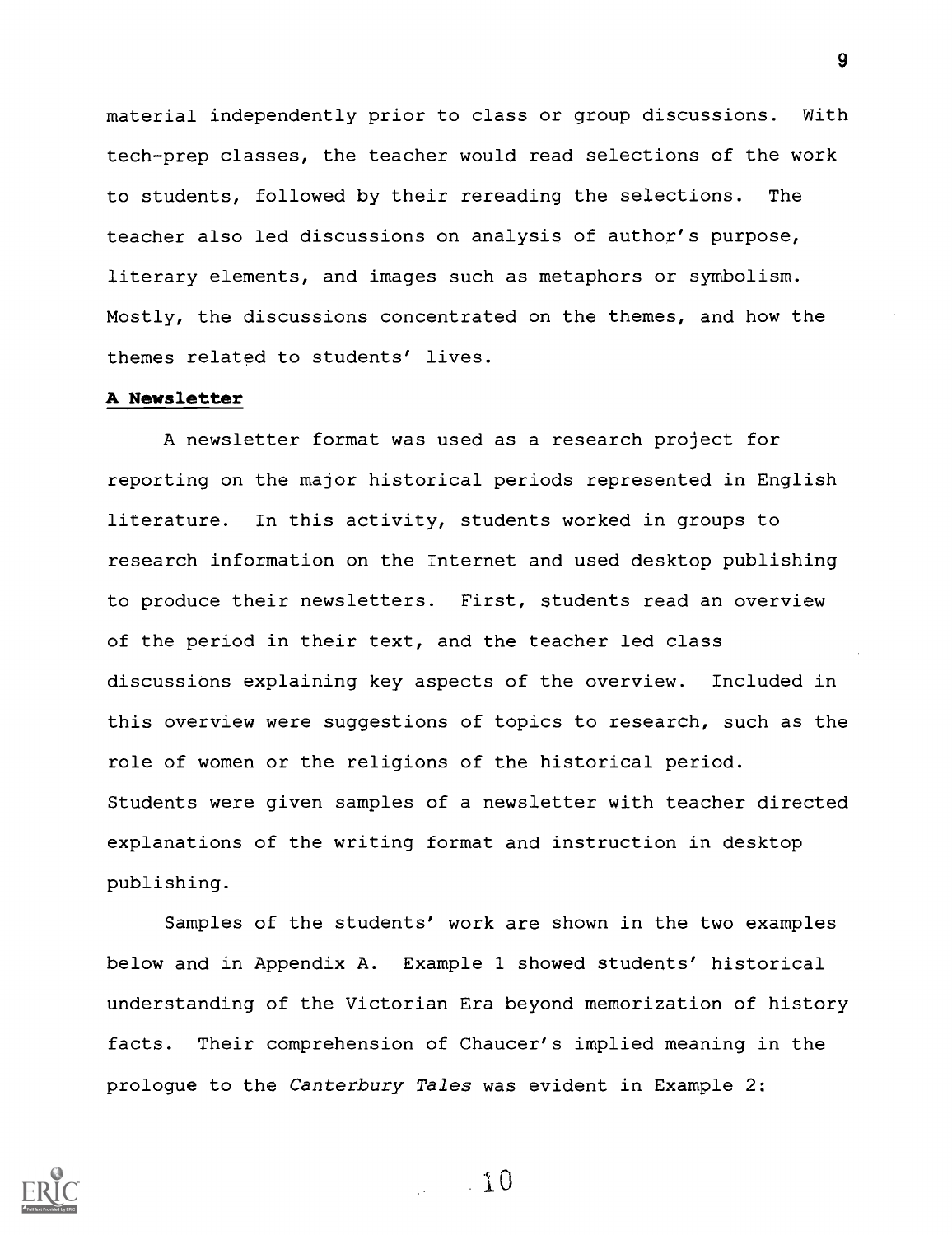Example 1. Article in Victorian Station newsletter.

"Reality of Victorianism: Prudish and repressed?" Most people think of our time as this, but it just isn't so! In fact, we're living in a very complex, paradoxical age. We have invented the idea of invention, the notion that one can create new means of bettering himself and his environment. We have made great changes in ideology, politics and society. Things such as unionization of workers, socialism, and Marxism have all been thought up during our era, the Victorian Era.

Example 2. Editorial in Medieval Times Gazette. "Travelers Beware" In recent news, local innkeepers have been caught bamboozing touring caravans by posing as hosts and traveling with the tour. The innkeeper then befriends the tour members and deceives the people into participating in a contest in which the innkeeper always wins and ends up making a considerable amount of money off of his unexpecting victims who have the feeling that their close friend would not deceive them. This scheme is very affective and preys on people when they are at their lowest point. So TRAVELERS BEWARE

#### A Business Project Report

In this culminating activity, students worked in groups to write a project report for the selection, Beowulf, in a business writing format using headings and bullets. The following instructions for the activity were distributed:



11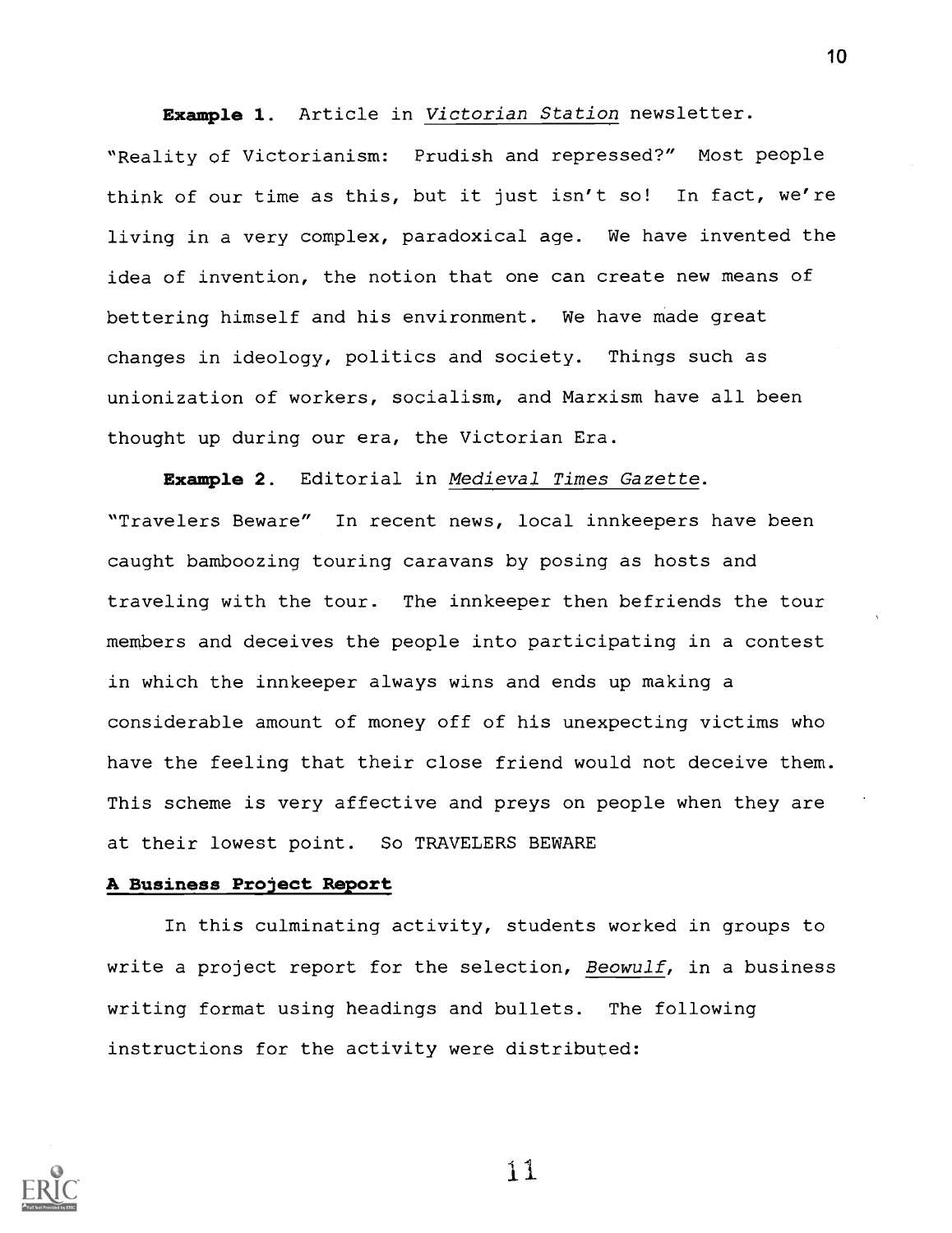#### Beowulf Project

#### **Overview**

You are in a managerial position at Monsters Eradicators, Inc. You gave been assigned a project of ridding Herot of the monster, Grendel, and establishing a safe existence for the Danes. To complete this project, you have sent your best hero, Beowulf, to eradicate the monster. Now your group of three must write the report of the success of the project. One person (data processor) will be in charge of typing the report in final format. One person (writer) does most of the writing. The third person (supervisor) is in charge of making sure each person has the necessary materials/information to complete the task. The supervisor is also responsible for writing several sections of the report and seeing that the day's portion of the report is completed and turned in on time.

#### Suggestions for Headings

- Assessment of Problem (identify the location, who is involved, what is happening)
- Goals/Objectives/Proposals (tell the outcomes you expect; begin each with to . . .)
- Man-power/Materials (how many people, weapons, supplies, etc.?)
- Procedures (What specific action will be taken? Who will take the action? Where? In what order?)



 $11$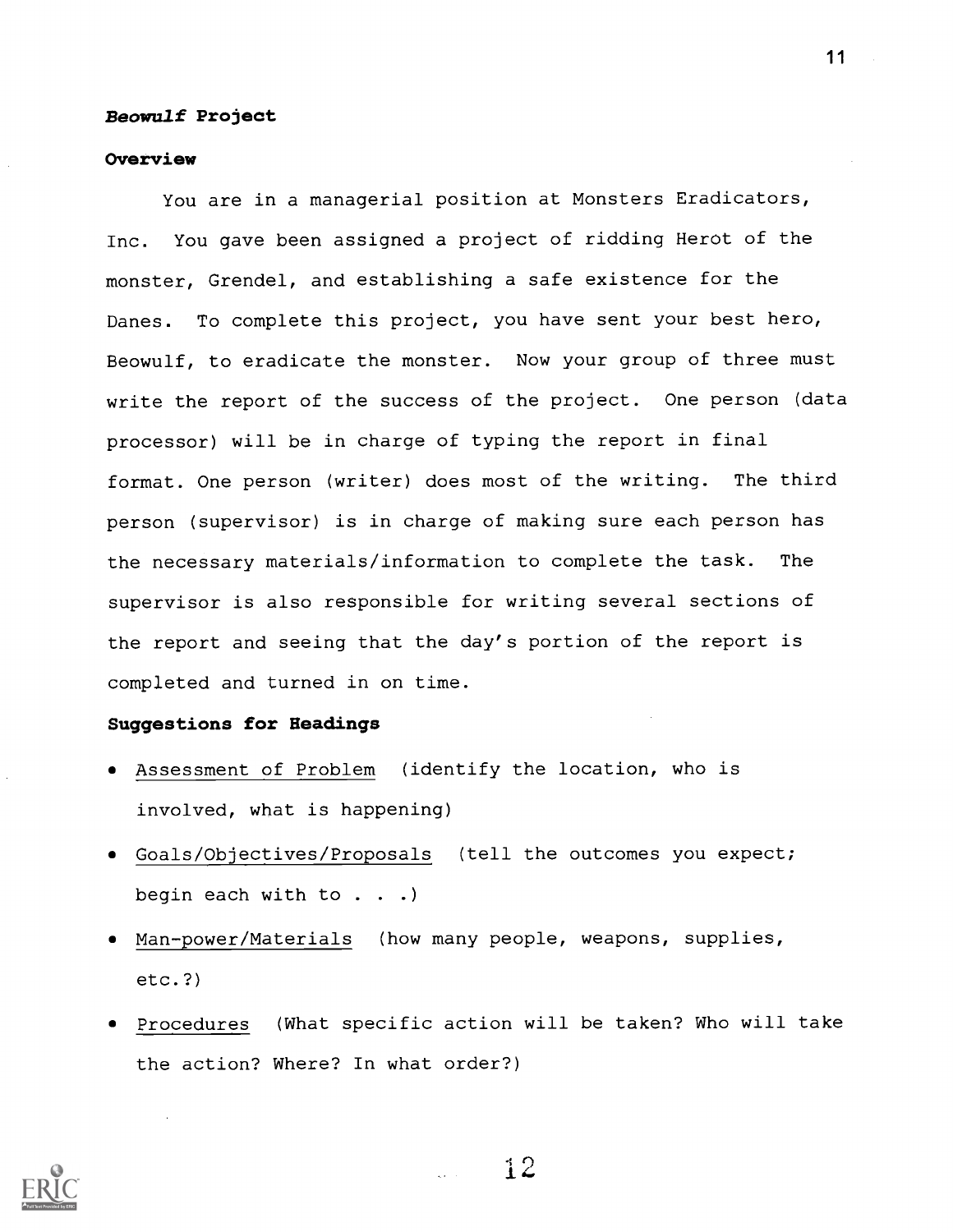- Evaluation/Overview (What happened? What is the outcome of the actions taken? Success? Failure?)
- Suggestions/Follow-up (Think of possible outcomes that could result from the action you have laid out. Suggest ways to prevent further problems.)

#### A Business Training/Education Proposal

When students write a training or education proposal for this culminating activity, they learn about the planning and written format of a proposal. They also learn how continuous education and retraining can lead to better performance, an important concept in today's workplace. Appendix B shows an example of a tech-prep student's education proposal for this Eliza Doolittle Education Proposal Activity.

## Eliza Doolittle Education Proposal

#### **Overview**

In response to Pgymalion, you are to create a proposal Henry Higgins will use for Eliza Doolittle's education. For each heading, provide a one or two sentence description.

## Suggestions for Headings

- Justification (Why is education needed? For what purposes?)
- Methods (Action plan to accomplish proper speech)
- Schedule (Time of day for each area she practices)
- Capabilities (Qualifications of Eliza's teachers)
- Materials/Equipment (Amy equipment used for Liza's lessons)



12

i3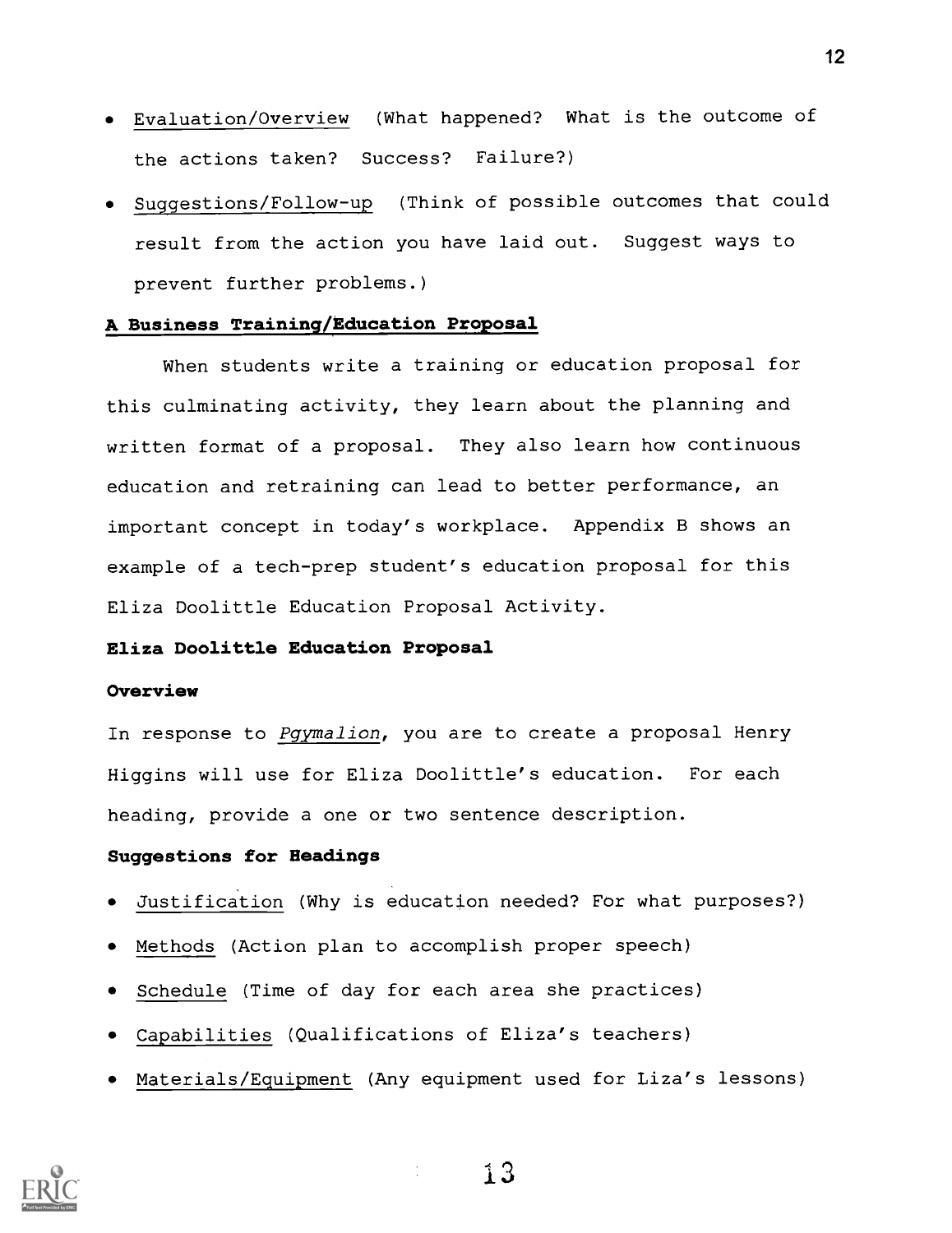- Expected Results (Why is instruction given? What is the goal?)
- Plan for Evaluating Results (How will her ability to speak correctly be tested?)
- Feasibility (Probability of success of this plan)
- Budget (a pie chart is recommended)

#### Conclusion

A major obstacle to teaching the classics is that students may lack understanding of the role literature can play in their lives. Their comments often include, "Shakespeare is dead, and that stuff's too old," "Sophocles died over 2000 years ago!" The integration of the workplace report and newsletter writing provided relevance for studying literature because great universal themes could be explored in a current and acceptable format. Specifically, students enjoyed experimenting with graphics, fonts, or borders, were excited about their final projects, and expressed pride that their products looked professional.

These workplace literacy/literature activities also helped students grow in their reading, writing and interpersonal skills. Students had to edit and revise their projects several times; they had to analyze a situation and write a succinct and grammatically correct analysis. In the group projects, students had opportunities to discover and develop talents. They were observed dividing assignments among the "best writer," "computer whiz," or "best proofreader" in their group.

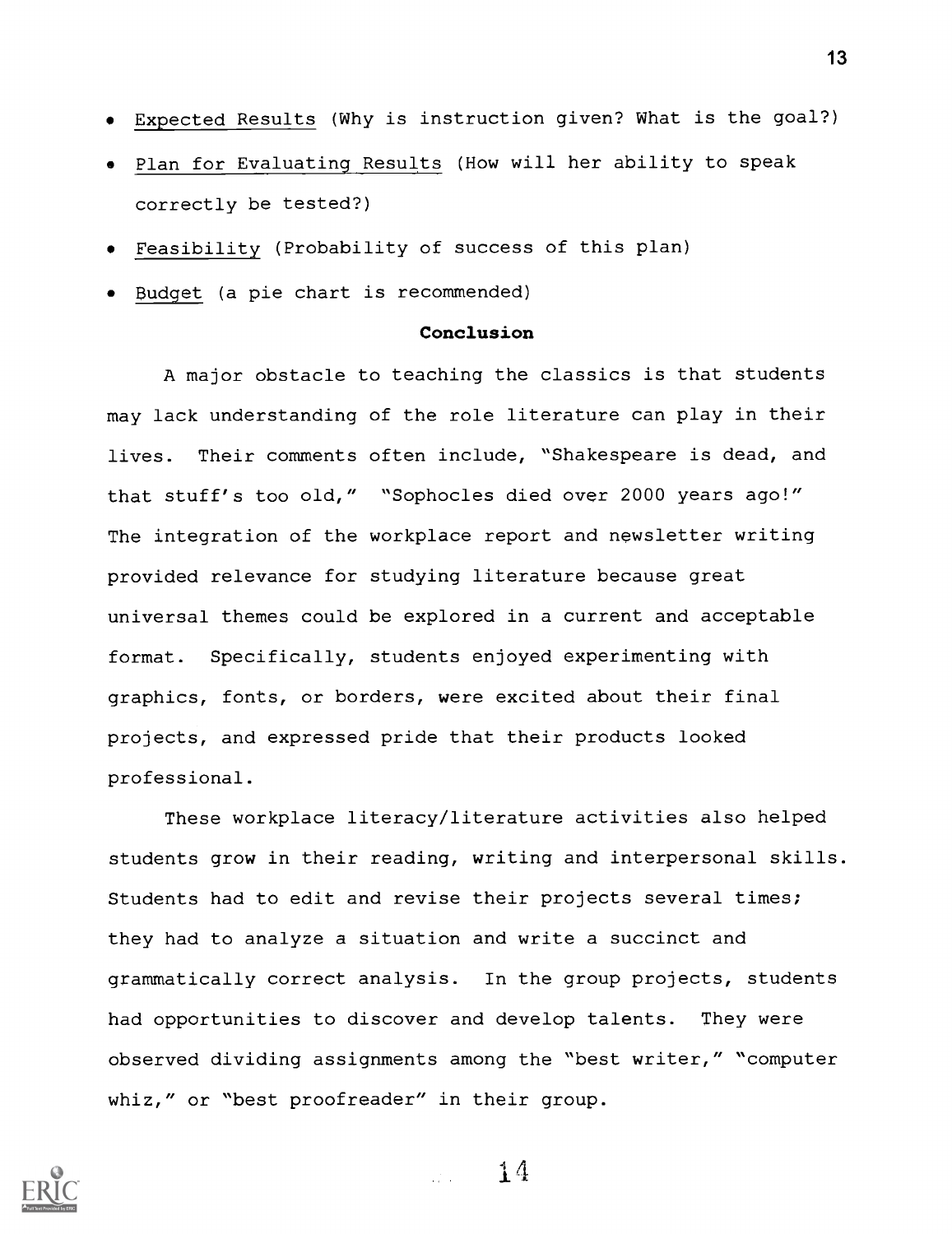Literature and workplace literacy can be integrated in adult programs. The examples provided here show that exploring classic literature can be an important component for literacy instruction of tech-prep and low achieving high school students, as well as those who are college-bound. Further, we believe that integrating literature into adult programs will help older learners continue to strive for individual growth and understanding in addition to preparing to meet the changing demands of the workforce in a global economy.

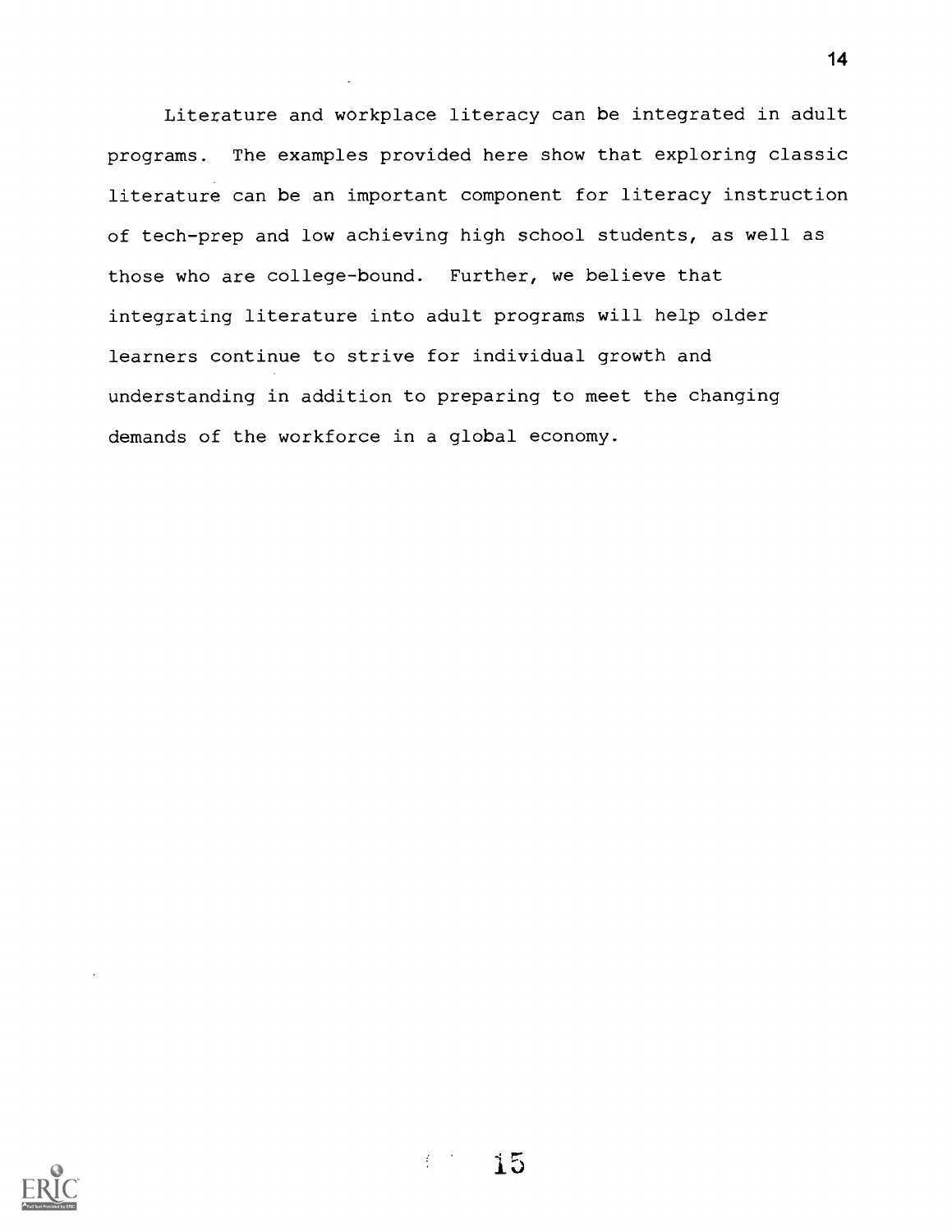#### References

Boiarsky, C. (1997). The art of workplace English. Portsmouth, NH: Boynton/Cook.

Imel, S. (1995). School-to-work transition trends and issues alerts. Columbus: The Ohio State University, Center on Education and Training for Employment. (ERIC Document Reproduction Service No. ED 378 350)

Kirsch, I.S. Jungeblut, A., Jenkins, L., & Kolstad, A. (1993) . Adult literacy in America: A first look at the results of the National Adult Literacy Survey. Washington, DC: US GPO, US Department of Education, National Center for Education Statistics.

National Education Longitudinal Study: 1988-94U (Third Follow-Up) [NELS:88]. (1996). [ECB/CD-ROM]. Washington, DC: National Center for Education Statistics.

Probst, R. E. (1990). Five kinds of literary knowing. (Report Series 5.5). Albany, NY: University at Albany, State University of New York, Center for the Learning and Teaching of Literature.

Secretary's Commission of Achieving Necessary Skills [SCANS]. (1991). What work requires of schools: A SCANS report for America 2000. Washington, DC: US Department of Labor.

Stein, S.G. (1995). Equipped for the future: A customerdriven vision for adult literacy and lifelong learning. Washington, DC: National Institute for Literacy.



16  $\{x_{i}\}_{i=1}^{n}$  .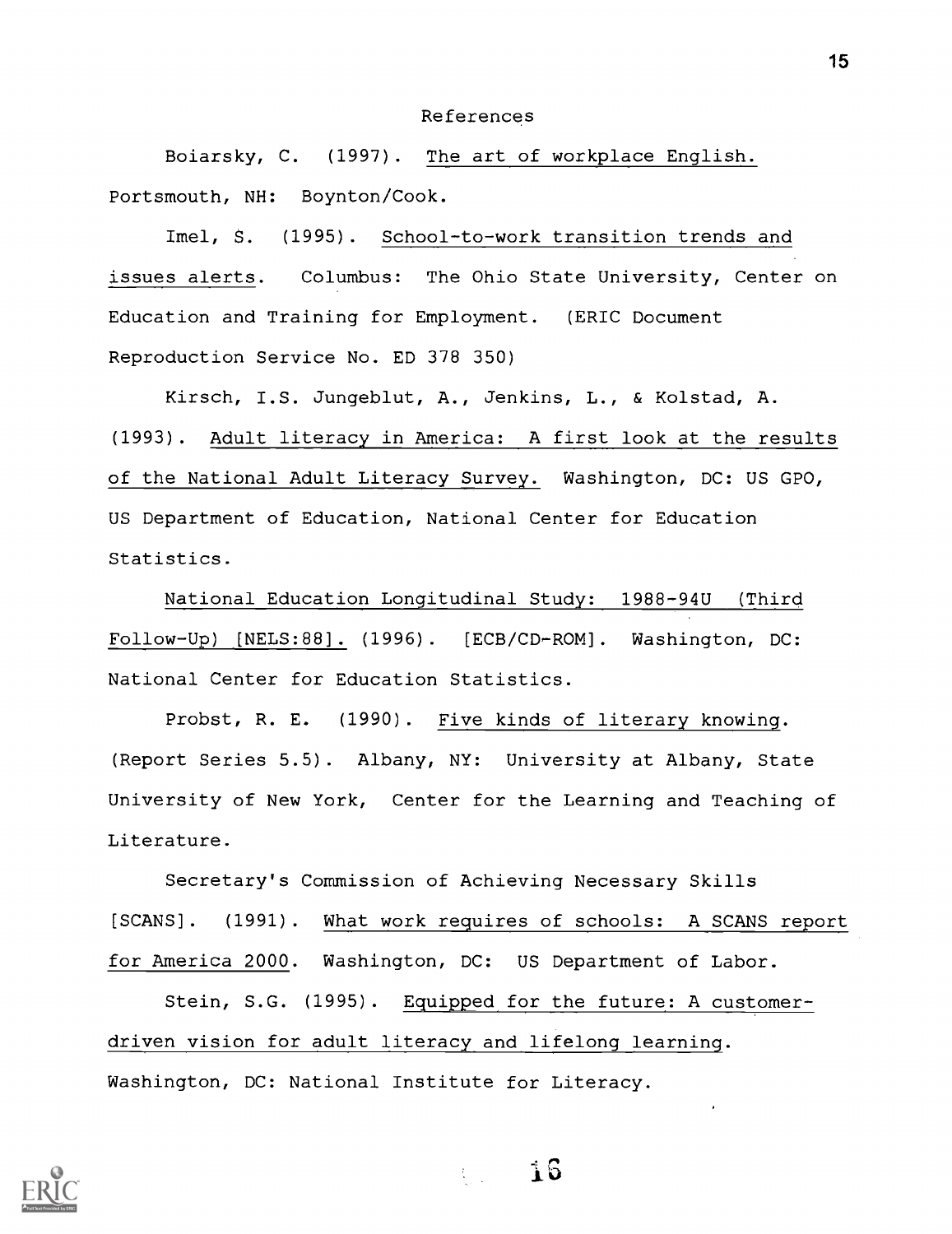Stein, S.G. (1997). Equipped for the Future: A reform agenda for adult literacy and lifelong learning. Washington, DC: National Institute for Literacy.

Terry, A. F. and Hargis, N. (1992). Career education revisited: Implications for the 1990s. (Report No. CEO-63-125). Columbus: The Ohio State University, Center on Education and Training for Employment. (ERIC Document Reproduction Service No. ED 354 389)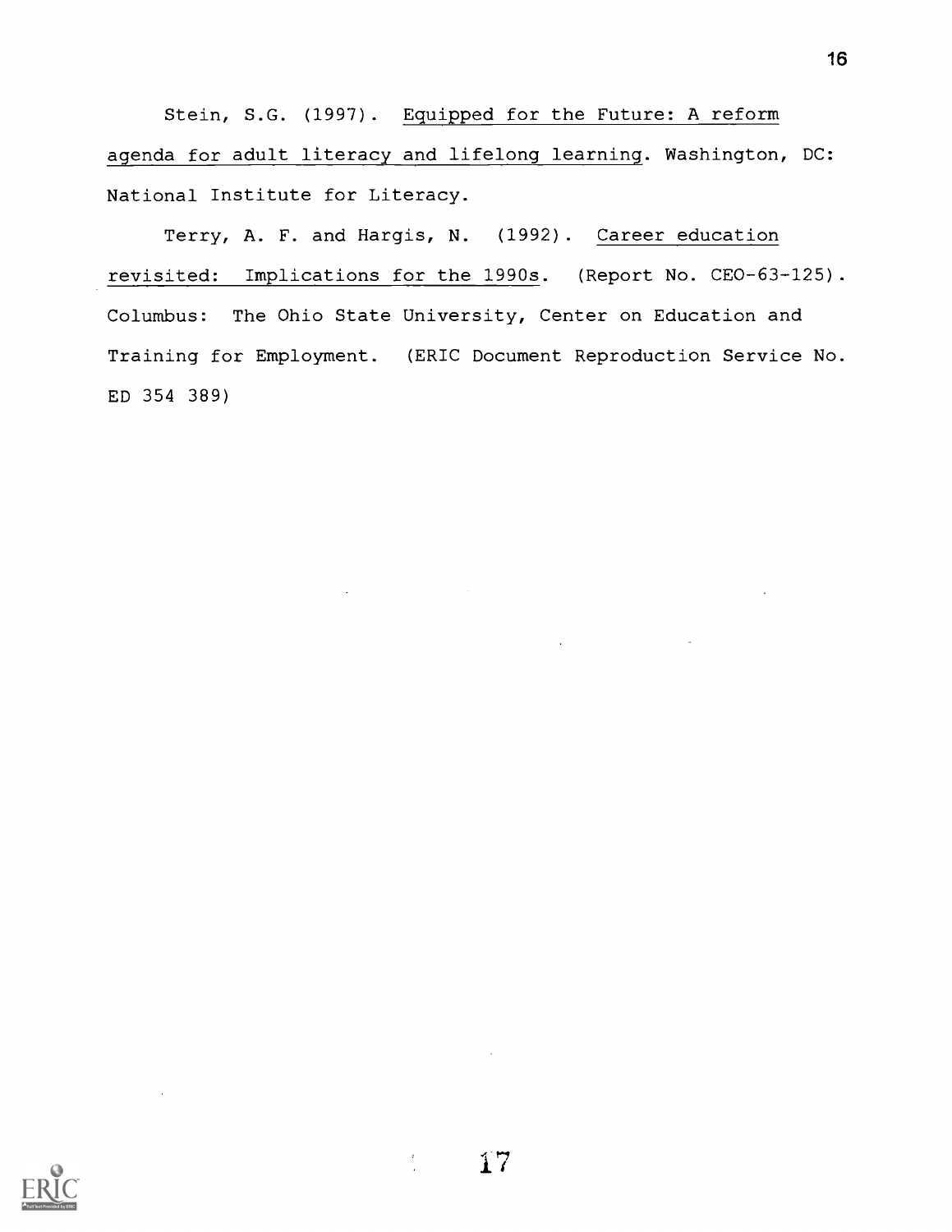



 $\sim$  $S$ olume../

<u>Tssue</u> /

The Rady Who OStarted it All

The eighteen-year-old, Victoria; becomes Queen of England in 1837.

This outstanding young female is creative in literature and science. During her reign Britain reached the first place among nations in wealth and power. She reigned after her Uncle, William IV, died in 1837. Queen Victoria eagerly acted upon her new duties. Queen Victoria encouraged many .ew things to fit the era.

The Victorian Age was a very simple age of the women, in their styles. Women's style became more simplistic. Woman dressed mostly in white with various colored shawls. The ban on silks and velvets brought about the use of cottons and the linen dresses. The high-heeled shoes disappeared and were replaced by soft, flat slippers, which were cut low and laced across the instep. Victorians also wore jewelry such as lockets and -broaches incorporating portraits or locks of hair. Their hair often was worn slicked down and parted down the middle. They often tried to neglect cosmetics. Basically they jed to keep things simple

ERIC



Gempedocles on Getna Che world, which seems To lie before us like a land of dreams, OSo various, so beautiful, so nen7, " Cath really neither joy, nor love, nor light, Sor certitude, nor peace, nor help for pain.

-CMatthen Arnold



October 8, 1873

Reality of Wictorianism Prudish and repressed? Most people think of our time as this, but it just isn't so! In fact, we're living in a very complex, paradoxical. age. We have invented the idea of invention, the notion that one can create new  $\left| \right|$ means of bettering himself and his environment. We have made great changes in ideology, politics, and society. Things such as democracy, feminism, unionization of workers, socialism, and Marxism have all been thought up during our era, the Victorian Era.

636r11 &..aws

Originally designed to protect have now been abolished.

These law that were created in 1689 has now been abolished due to the Anti-Corn Law League, that was formed in Manchester. This law originally protected landholders by encouraging the export and limiting the imPort of corn when prices fell below, a fixed point. Now, after this lengthy campaign, the Anti-Corns have won.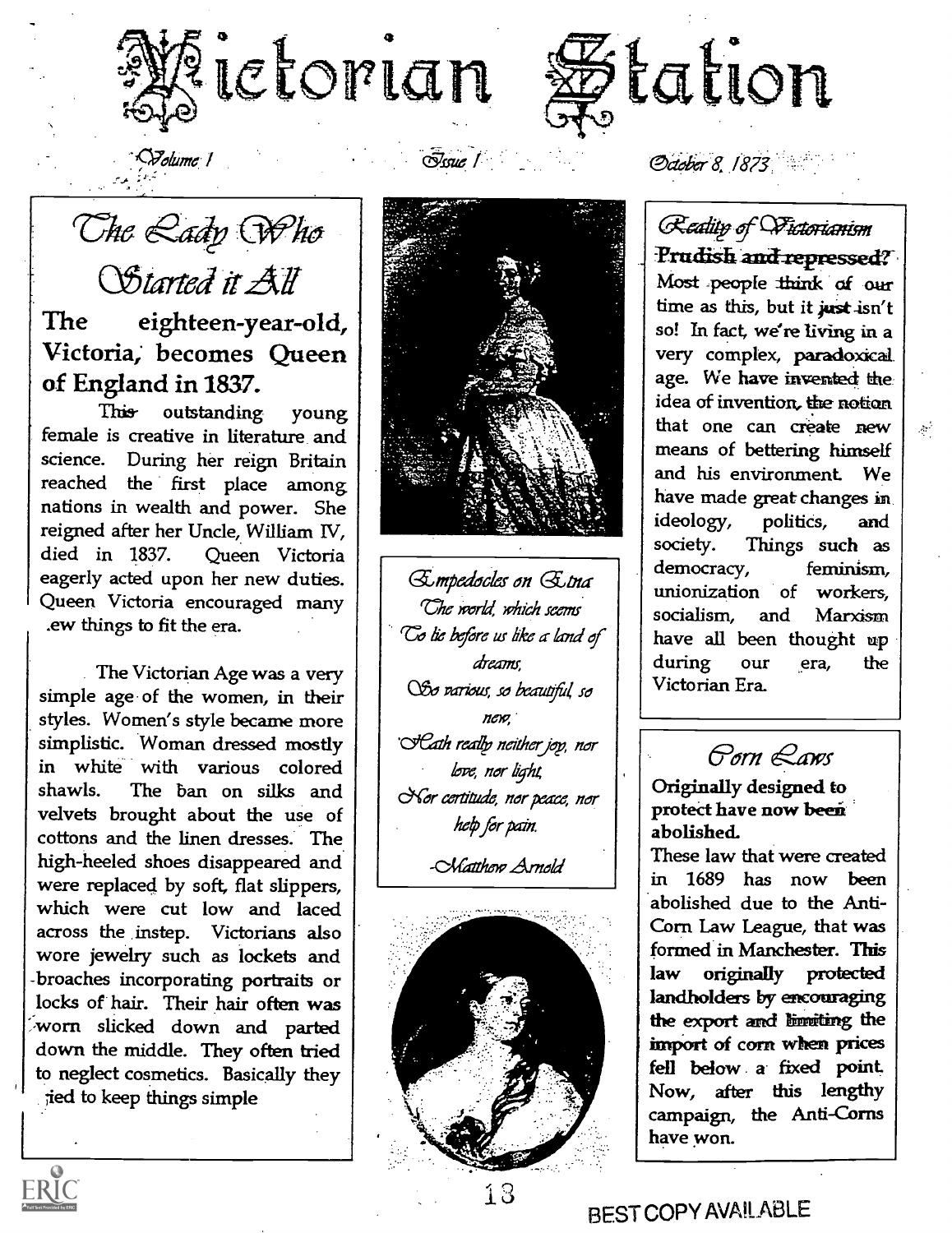#### Appendix B

#### Eliza Doolittle Education Proposal

#### METHODS:

will have Eliza Doolittle go over her vowels until she pronounces them correctly, and I will have Eliza speaking with H's before the six months are over. In order to do so, I will have to use every machine in my manor.

#### SCHEDULING:

will have Eliza work from dawn till dawn until she can start talking correctly, and once she has done that, she will only have to practice from dawn till dusk. In the morning Eliza will practice her vowels and in the afternoon she will practice her H's, and in between she will learn good posture and how to act like a lady.

### CAPABILITIES:

I have a degree in speech, and my life revolves around the art of speech. I can place a man or woman within five miles of his/her home, and I can place him/her in his/her street if he/she is from London.

#### **MATERIALS**

#### & EQUIPMENT:

I have many recording machines throughout my house to copy Eliza's voice, so after awhile she can hear her progress. <sup>I</sup> have a machine that will show by a flame if she says her H's correctly.

#### EXPECTED

#### RESULTS:

Eliza should be able to go to the ball and be passed off as a dutchess and fool the prince.

#### PLAN FOR

## EVALUATING

#### RESULTS:

We shall first take Eliza to the races and try her out to see if she is ready for the ball and to find out what she needs help in; I will only give her two topics to talk about: the weather and people's health. Then the final evaluation would be the BIG BALL.

### FEASIBILITY:

Eliza is a strong girl so she should be able to handle the stress of learning to speak, but I think the harder I drill her, the faster she will learn.

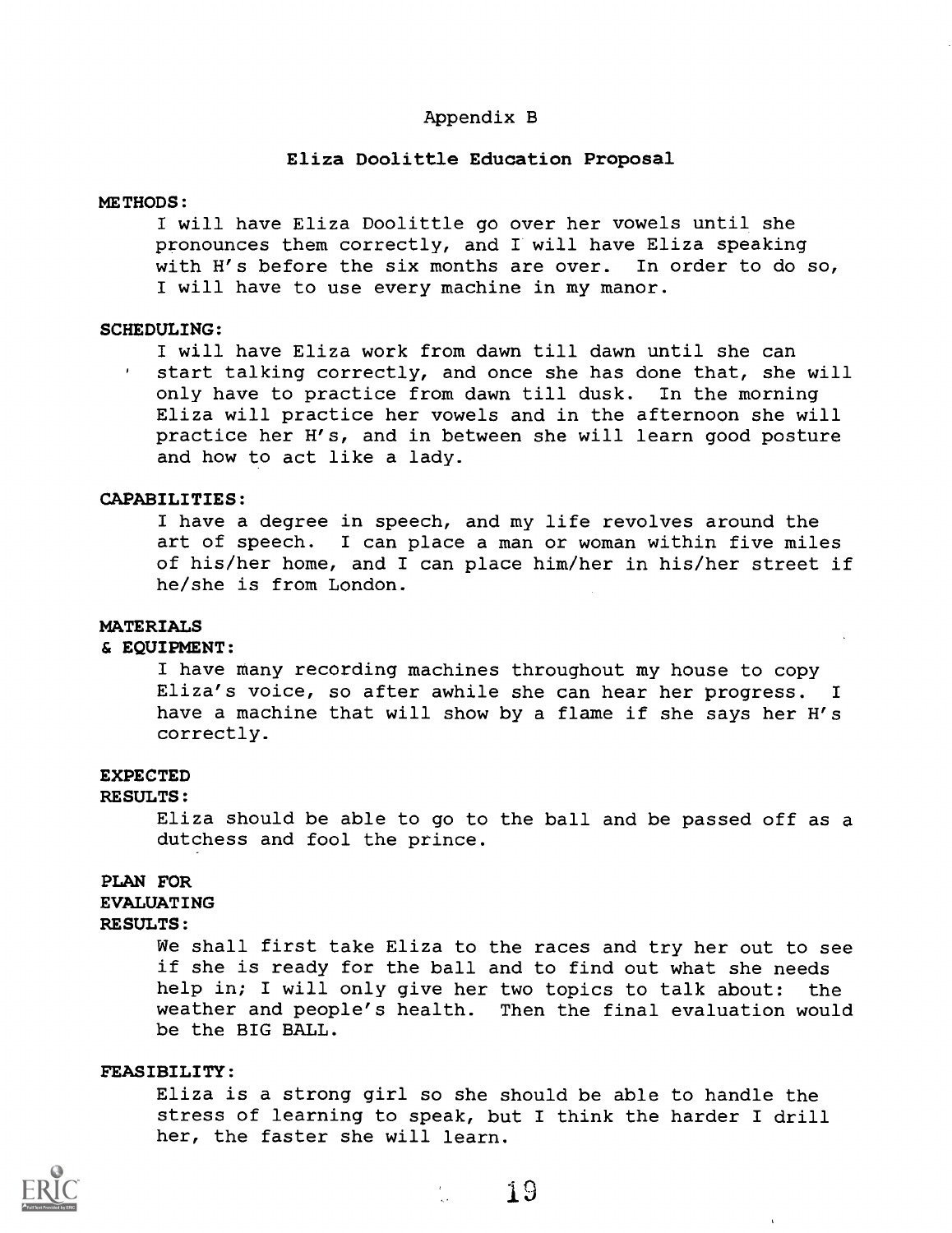|                                                                                           |                                                                                                                                                                                                                                                                                                                                                                                                                                                              | CS 510 762                                                                                                |  |
|-------------------------------------------------------------------------------------------|--------------------------------------------------------------------------------------------------------------------------------------------------------------------------------------------------------------------------------------------------------------------------------------------------------------------------------------------------------------------------------------------------------------------------------------------------------------|-----------------------------------------------------------------------------------------------------------|--|
|                                                                                           | <b>U.S. Department of Education</b><br>Office of Educational Research and Improvement (OERI)                                                                                                                                                                                                                                                                                                                                                                 | RICI                                                                                                      |  |
|                                                                                           | <b>National Library of Education (NLE)</b><br><b>Educational Resources Information Center (ERIC)</b> .                                                                                                                                                                                                                                                                                                                                                       |                                                                                                           |  |
|                                                                                           |                                                                                                                                                                                                                                                                                                                                                                                                                                                              |                                                                                                           |  |
|                                                                                           | <b>REPRODUCTION RELEASE</b>                                                                                                                                                                                                                                                                                                                                                                                                                                  |                                                                                                           |  |
|                                                                                           | (Specific Document)                                                                                                                                                                                                                                                                                                                                                                                                                                          |                                                                                                           |  |
| I. DOCUMENT IDENTIFICATION:                                                               |                                                                                                                                                                                                                                                                                                                                                                                                                                                              |                                                                                                           |  |
| Workplace<br>Title:                                                                       | From<br>English                                                                                                                                                                                                                                                                                                                                                                                                                                              | Literature Classics                                                                                       |  |
|                                                                                           | Workplace Literacy                                                                                                                                                                                                                                                                                                                                                                                                                                           |                                                                                                           |  |
| Lisbeth<br>Author(s):                                                                     | Dixon-Krauss<br>Linda                                                                                                                                                                                                                                                                                                                                                                                                                                        | anahar                                                                                                    |  |
| Corporate Source:                                                                         |                                                                                                                                                                                                                                                                                                                                                                                                                                                              | <b>Publication Date:</b>                                                                                  |  |
|                                                                                           |                                                                                                                                                                                                                                                                                                                                                                                                                                                              |                                                                                                           |  |
|                                                                                           |                                                                                                                                                                                                                                                                                                                                                                                                                                                              |                                                                                                           |  |
|                                                                                           |                                                                                                                                                                                                                                                                                                                                                                                                                                                              |                                                                                                           |  |
| II. REPRODUCTION RELEASE:                                                                 |                                                                                                                                                                                                                                                                                                                                                                                                                                                              |                                                                                                           |  |
|                                                                                           | In order to disseminate as widely as possible timely and significant materials of interest to the educational community, documents announced in the<br>monthly abstract journal of the ERIC system, Resources in Education (RIE), are usually made available to users in microfiche, reproduced paper copy,<br>and electronic media, and sold through the ERIC Document Reproduction Service (EDRS). Credit is given to the source of each document, and, if |                                                                                                           |  |
| reproduction release is granted, one of the following notices is affixed to the document. |                                                                                                                                                                                                                                                                                                                                                                                                                                                              |                                                                                                           |  |
|                                                                                           | If permission is granted to reproduce and disseminate the identified document, please CHECK ONE of the following three options and sign at the bottom                                                                                                                                                                                                                                                                                                        |                                                                                                           |  |
| of the page.<br>The sample sticker shown below will be                                    | The sample sticker shown below will be                                                                                                                                                                                                                                                                                                                                                                                                                       | The sample sticker shown below will be                                                                    |  |
| affixed to all Level 1 documents                                                          | affixed to all Level 2A documents<br>PERMISSION TO REPRODUCE AND                                                                                                                                                                                                                                                                                                                                                                                             | affixed to all Level 2B documents                                                                         |  |
| PERMISSION TO REPRODUCE AND<br><b>DISSEMINATE THIS MATERIAL HAS</b>                       | <b>DISSEMINATE THIS MATERIAL IN</b><br>MICROFICHE, AND IN ELECTRONIC MEDIA<br>FOR ERIC COLLECTION SUBSCRIBERS ONLY.                                                                                                                                                                                                                                                                                                                                          | PERMISSION TO REPRODUCE AND<br><b>DISSEMINATE THIS MATERIAL IN</b><br>MICROFICHE ONLY HAS BEEN GRANTED BY |  |
| <b>BEEN GRANTED BY</b>                                                                    | <b>HAS BEEN GRANTED BY</b>                                                                                                                                                                                                                                                                                                                                                                                                                                   |                                                                                                           |  |
|                                                                                           |                                                                                                                                                                                                                                                                                                                                                                                                                                                              |                                                                                                           |  |
| Samply                                                                                    | $-50^{6}$<br>TO THE EDUCATIONAL RESOURCES                                                                                                                                                                                                                                                                                                                                                                                                                    | Samt<br>TO THE EDUCATIONAL RESOURCES                                                                      |  |
| TO THE EDUCATIONAL RESOURCES<br><b>INFORMATION CENTER (ERIC)</b>                          | <b>INFORMATION CENTER (ERIC)</b>                                                                                                                                                                                                                                                                                                                                                                                                                             | <b>INFORMATION CENTER (ERIC)</b>                                                                          |  |
|                                                                                           | 2A                                                                                                                                                                                                                                                                                                                                                                                                                                                           | 2B                                                                                                        |  |
| Level 1                                                                                   | Level 2A                                                                                                                                                                                                                                                                                                                                                                                                                                                     | Level 2B                                                                                                  |  |
|                                                                                           |                                                                                                                                                                                                                                                                                                                                                                                                                                                              |                                                                                                           |  |

Check here for Level 1 release, permitting reproduction and dissemination In microfiche or other ERIC archival media (e.g., electronic) and paper copy.

Check here for Level 2A release, permitting reproduction and dissemination in microfiche and In electronic media for ERIC archival collodion subscribers only

Check here for Level 28 release, permitting reproduction and dissemination in microfiche only

Documents will be processed as Indicated provided reproduction quality permits. If permission to reproduce is granted, but no box is checked, documents will be processed at Level 1.

I hereby grant to the Educational Resources Information Center (ERIC) nonexclusive permission to reproduce and disseminate this document as indicated above. Reproduction from the ERIC microfiche or electronic media by persons other than ERIC employees and its system contractors requires permission from the copyright holder. Exception is made fornon-profit reproduction by libraries and other service agencies to satisfy information needs of educators In response to discrete inquiries.

Sign Signature:  $here, \rightarrow$  Organization/Add n<sup>io</sup>ase signature: Liebette A, Slixon - Krauss Assoc da International luniv. memission/Address: FLorida International luniv. Togethoms<br>Inviversity Park, Miami, FL 33199 Exasted Printed NamePositionTitle: Lisbeth Direon-Knuss  $T_{100000}$  348-3609 FAX $303$ 348-2086  $E = 32.0002$ <br>E-Mail Address:<br> $K \in \Omega$  and  $\Omega$